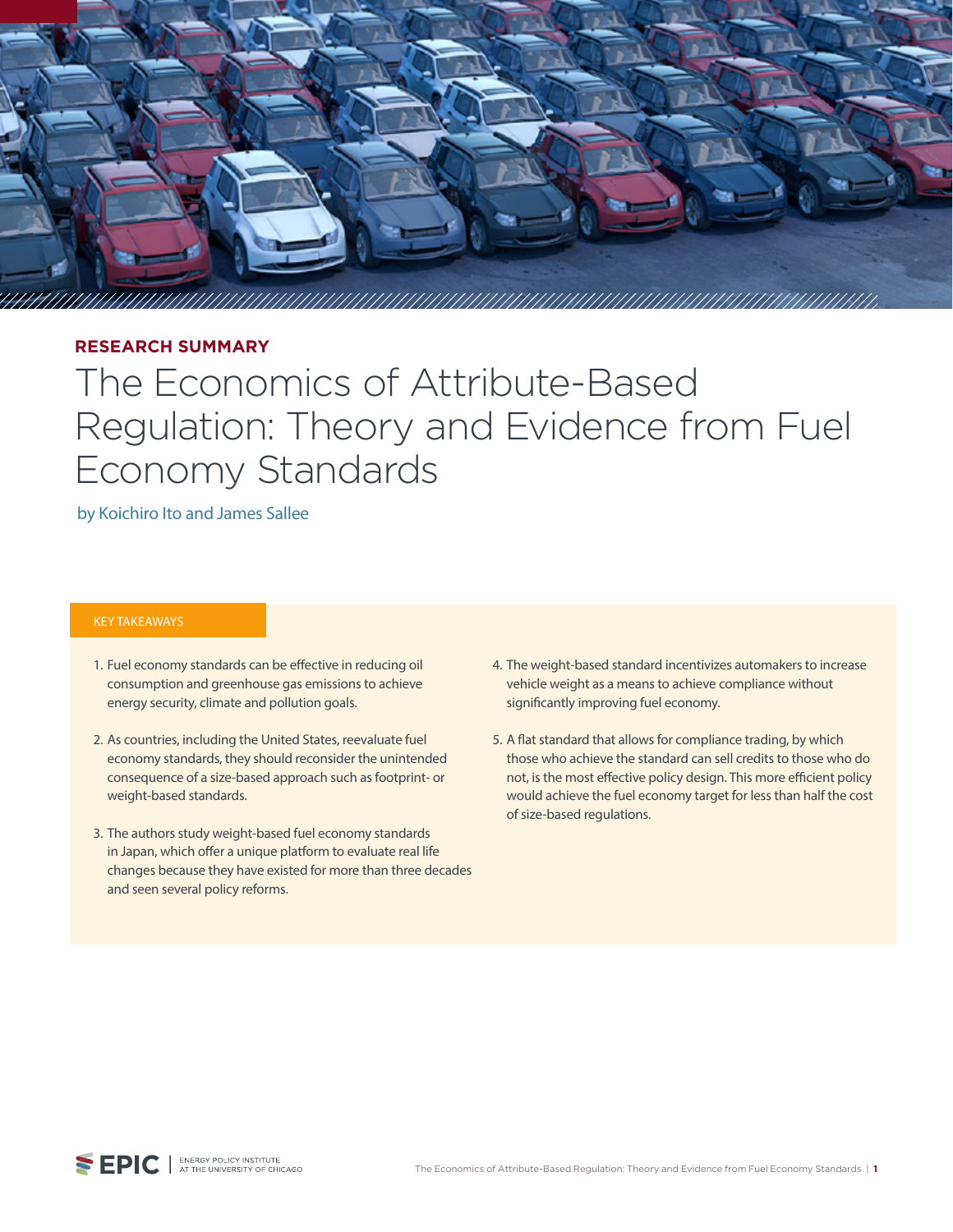## **Introduction**

With the original goal of reducing oil consumption following a national oil embargo in the mid-1970's, the United States began a program to regulate vehicle fuel efficiency. In the years that followed, improving efficiency in order to reduce greenhouse gas emissions became an additional goal of the program. By 2012, the Environmental Protection Agency (EPA) and National Highway Traffic Safety Administration (NHTSA) jointly came together to issue new regulations governing light-duty vehicle carbon dioxide emissions and fuel efficiency for the period 2017- 2025.

Known as the National Program, the rules envisioned significant improvements in efficiency, growing from a targeted performance of 30.1 miles per gallon (mpg) in 2012 to an estimated combined fleet average of 54.5 mpg in 2025—an increase of 81 percent. The rules—and indeed, the decades of fuel economy regulation that began in 1975—have produced important economic, energy and environmental benefits. The efficiency of the entire, on-road U.S. passenger car fleet stood at just 14 mpg in 1977, the year before the first standards came into effect. By 2014, it stood at 25.4 mpg. Light truck fleet efficiency increased from 11.2 mpg to 18.5 mpg over the same period. While market pressures and technological changes have contributed to these improvements, the rules have played an important role in improving vehicle efficiency and reducing greenhouse gas emissions.

One important feature of the National Program is that it is attribute based, making it unique from past fuel economy rules which prescribed fleet-wide averages for cars and trucks. Under an attribute-based approach, a particular characteristic is used to sort vehicles into groups with differing requirements. In this case, the attribute is the 'footprint,' which is the rectangle formed by the four points where a vehicle's tires touch the ground. Each motor vehicle footprint bin is required to achieve increasing levels of efficiency annually over the course of the National Program, with smaller vehicles facing steeper increases and larger vehicles facing more modest requirements.

An automaker's compliance level is determined by the average fuel economy or GHG efficiency produced by the mix of vehicles it sells in a given year. In other words, each automaker has individually tailored compliance and performance levels based on the vehicles it produces and sells. Further, if the automaker goes beyond its compliance target in a given year, the company generates "credits," denominated in tonnes of greenhouse gas emissions, which they can bank to cover future shortfalls or sell to other companies that would otherwise come up short of their target.

This paper studies the cost and benefit of an attribute-based program over other approaches, such as a trading scheme. It does so noting that the four largest car markets—China, Europe, Japan and the United States—all use an attribute-based approach. This regulatory approach is also popular in other regulatory settings. Regulations such as the Clean Air Act, the Family Medical Leave Act, and the Affordable Care Act are attribute based because they exempt some firms based on size.

### **Research Design**

The authors study the Japanese fuel economy standard, using data from the Japanese Ministry of Land, Infrastructure, Transportation, and Tourism (MLIT). To be in compliance with the regulation, firms must have a sales-weighted average fuel economy that exceeds the sales-weighted average target of their vehicles, given their weights. There is also no trading of compliance credits across firms, although it is one of the key issues in the ongoing policy debate.

Unlike the program in the United States, as well as in Europe, the Japanese fuel economy standard has existed for more than three decades and seen several policy reforms. Another interesting feature of the Japanese regulation is that the fuel economy target has declining "steps" (see figure 1). Automakers have strong incentives near the edge of each step to increase car weight to move up to the next weight category. Moving up to the next weight category substantially lowers the fuel economy target.





The dashed line shows the fuel economy standards in Japan until 2010. The solid line shows the new standards with a 2015 target year.

The researchers' data, which covers all new vehicles sold in Japan from 2001 through 2013, spans the two most recent policy regimes. In 2009, the Japanese government introduced new standards, as well as a new subsidy that applied to each car model rather than the corporate average. If a car had fuel economy higher than the subsidy cutoff consumers purchasing that car received a direct subsidy of approximately \$1,000 for most cars. In addition, cars with fuel economy 10 percent and 20 percent higher than the subsidy cutoff received more generous subsidies in the form of tax exemptions.

This policy change—whereby vehicles were judged based on both weight (to be in compliance) and fuel economy (to receive the subsidy)—became vital to the researchers' methodology because it allowed them to compare how the targeted goal of the policy (i.e. fuel economy) changed relative to the attribute-based scheme (i.e. weight). The researchers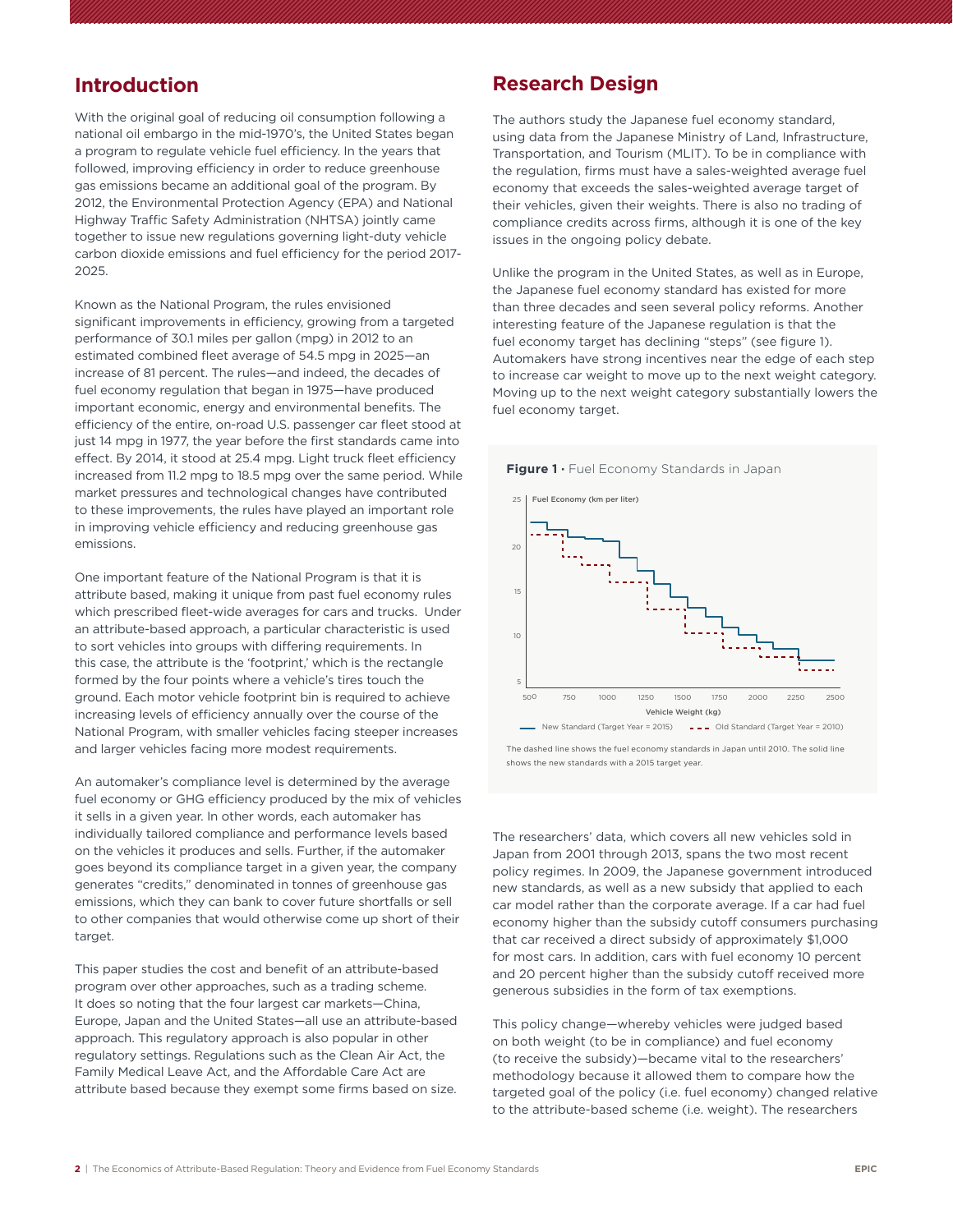constructed panel data of 439 domestic cars by comparing the weight and fuel economy of cars sold under the old policy to those sold under the new policy.

The researchers study two factors:

- 1. Do automakers manipulate the weight of the vehicles according to compliance levels?
- 2. What is the most efficient policy: attribute-based fuel economy standards, a flat standard without compliance trading, or a flat standard with compliance trading?

# **Findings**

**1. Automakers change the weight of their vehicles in response to attributed-based compliance targets.** The authors found that attribute-based fuel economy standards incentivized the automakers to increase vehicle weight. When plotting vehicle weight in relation to the fuel economy target schedule, the researchers found that there is a mass of cars located at the bottom of the step function of fuel economy, suggesting automakers manipulate weight to have less stringent compliance targets. When the compliance levels changed under a new policy, the vehicle weights shifted with them.

Figure 2 · Fuel Economy Standards and Histogram of Vehicles







Vehicle Weight (kg)

The number of cars on the market rises significantly at the bottom of each step function, with the steps indicating the next weight category with a lower fuel economy target.

**2. Ten percent of vehicles had their weight increased in response to the policy.** The same trend is visible when plotting this shift along the subsidy cutoff. The arrows show the changes in fuel economy and weight for the same car model between 2008 and 2012 (e.g. the Toyota Corolla 2008 model vs. the Toyota Corolla 2012 model). The movement toward "northeast" of the diagram indicates that many cars had an increase in fuel economy but also an increase in weight to obtain the subsidy. Ten percent of Japanese vehicles had their weight increased in this way. Among the affected vehicles, the researchers estimate that weight rose by 110 kilograms on average.





The solid lines are the three step functions that correspond to the three tiers of the new subsidy's eligibility cutoffs in 2012. A car had to be above the eligibility cutoff line to obtain the subsidy. The yellow dots show each car's fuel economy and weight in 2008— .04 the year before the introduction of the subsidy. The arrows show how the weight and fuel economy changed for the cars that received the subsidy in 2012.

**3. Attribute-based fuel economy standards cost twice as much as a flat standard that includes a mechanism to trade**  .01 **credits.** When comparing the attribute-based fuel economy 0 standards to a standard with a flat compliance level both with and without the ability to trade credits, the attribute-based scheme is twice as costly as a flat standard with compliance trading. A flat standard with compliance trading reduced the weight of cars broadly and had the lowest compliance cost.

**4. When trading credits is not an option, attribute-based standards are more effective than a simple flat standard.**  When there is no option to trade credits, either for political or other reasons, attribute-based standards can be effective in spreading out compliance costs while also improving fuel economy by 10 percent. However, vehicle weight increased by about 3 percent.

The flat standard, by contrast, reduced the weight of vehicles, but at a higher compliance cost. On average, the flat standard results in compliance costs that are slightly higher than the attribute-based standards and 3.73 times higher than the flat standard that includes compliance trading.